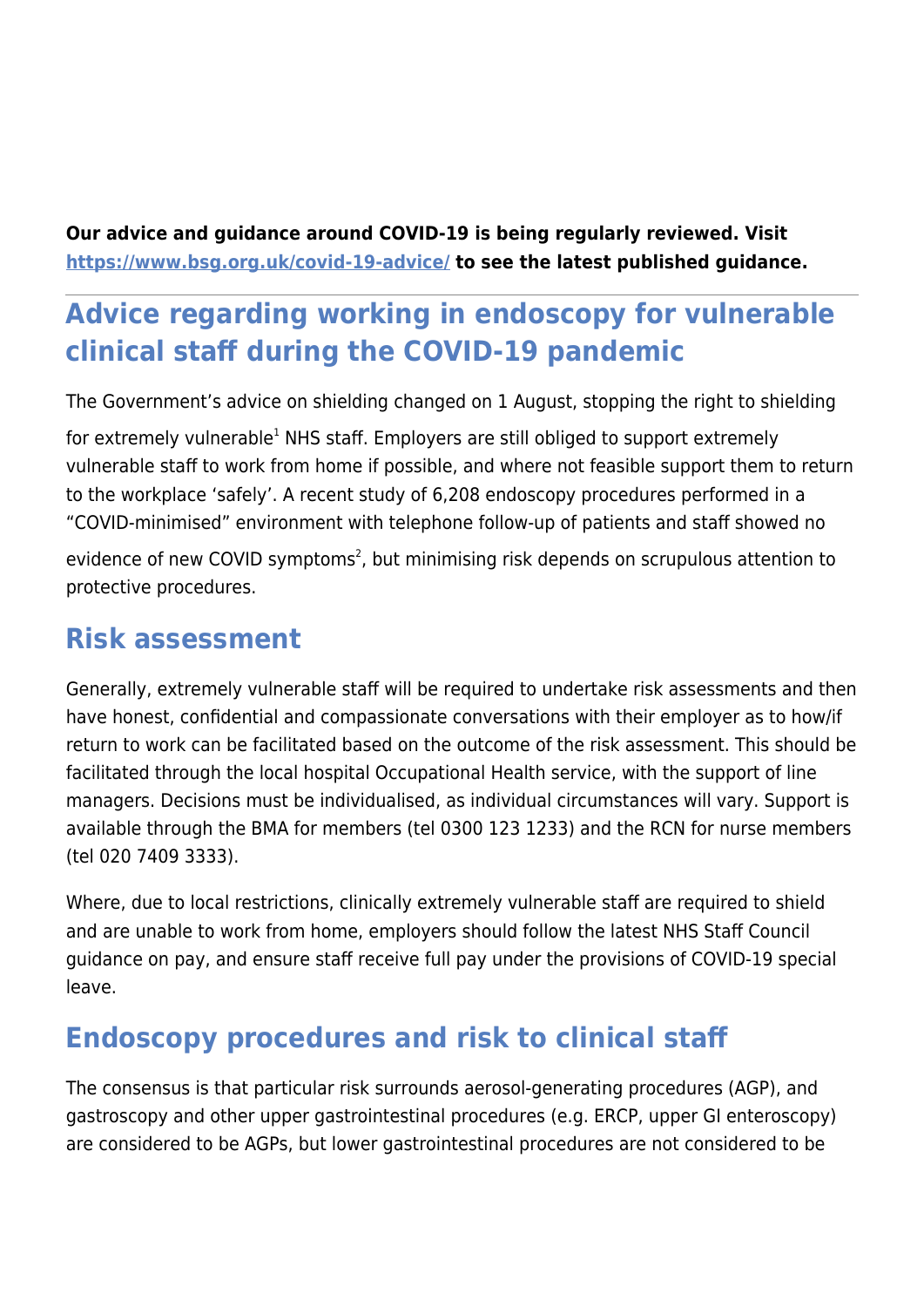aerosol-generating or high-risk.

In many services, elective endoscopy patients have had pre-procedure testing for COVID and symptom assessment before entering the endoscopy unit, so risks from patients are probably much lower. However, false-negative rates for the test are approximately one in five patients so testing does not guarantee non-infectivity. In some units, endoscopy staff will also be regularly tested and screened for symptoms, but this is not universal. For emergency endoscopy, it may not have been possible to screen patients, and any hospital in-patient is at much higher risk of being infected. It is appropriate therefore to consider that vulnerable clinical staff may, if they feel it is safe to do so and their needs are met, undertake elective endoscopy, but not in-patient or emergency procedures.

All vulnerable clinical staff must wear appropriate PPE according to local and national guidance but should be permitted to wear additional protection (such as FFP3 masks at all times) if they feel that this will help to reduce their overall risk. All staff, and especially the most vulnerable, will be safest in well-ventilated endoscopy rooms with the ability to 'socially space' as much as possible. Staff who have not been doing endoscopy procedures for many months may be deskilled and should restart endoscopy with more straightforward procedures and have a process in place to mentor their return to practice.

## **Respect for vulnerable clinical staff**

Vulnerable staff must be treated with respect and consideration by managers and colleagues. The privacy of their health information must be maintained, and there should be no stigma attached to those who have to undertake restricted duties. Staff members should be signposted by Occupational Health, to the appropriate resources for their physical and psychological health and have a system in place to review this.

#### *BSG elected councillors Oct 31st 2020*

### **References**

1. NHS UK website

[https://www.nhs.uk/conditions/coronavirus-covid-19/people-at-higher-risk/whos-at-highe](https://www.nhs.uk/conditions/coronavirus-covid-19/people-at-higher-risk/whos-at-higher-risk-from-coronavirus/) [r-risk-from-coronavirus/](https://www.nhs.uk/conditions/coronavirus-covid-19/people-at-higher-risk/whos-at-higher-risk-from-coronavirus/)